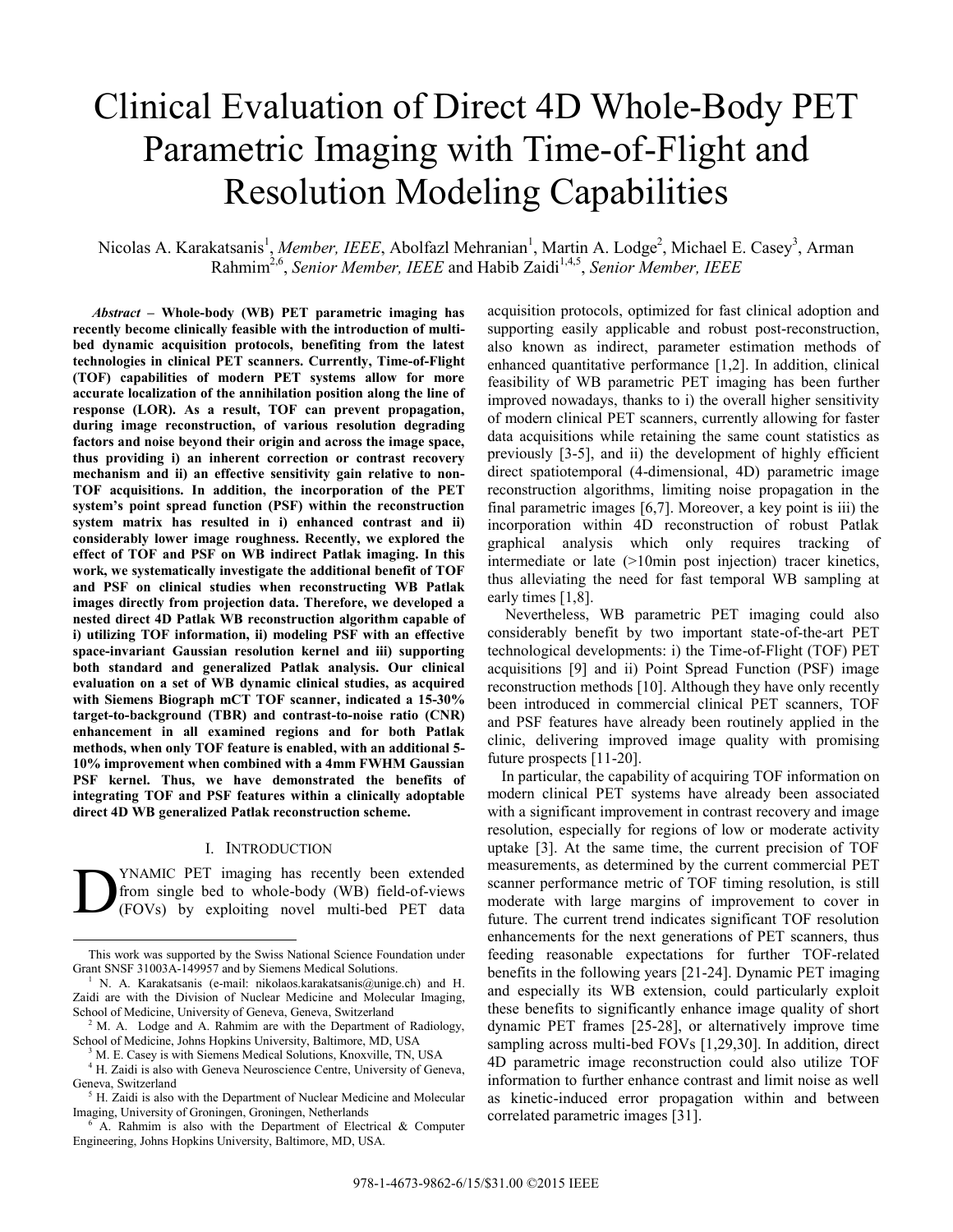Furthermore, the employment of PSF resolution modeling within tomographic image reconstruction, as currently supported by clinical reconstruction software, has shown its clinical potential in effectively reducing partial volume effect (PVE) and enhancing contrast-to-noise ratio (CNR) scores especially in small regions of higher or low uptake than their surroundings [10,14,16-20]. PSF model-based reconstruction schemes can outperform image-based post-filtering methods by more accurately characterizing the resolution response of a PET system during the image generation process rather than afterwards [29,32]. Moreover, direct 4D parametric reconstruction [6,42] could particularly benefit by integrating PSF resolution modeling within its framework, as critical regions for the image-based extraction of the input function, such as the heart ventricles, and important target regions, such as tumors, can be susceptible to PVE-induced bias which, in turn, could be further propagated through 4D reconstruction [31,33-41].

Recently, we explored the effect of TOF and PSF technologies on WB indirect Patlak imaging, i.e. when voxelwise post-reconstruction Patlak analysis is conducted [29]. However, in a parallel study we observed the importance of direct 4D WB Patlak imaging in reducing the high noise levels and increasing the low CNR scores of indirect Patlak images [6,42]. Therefore, in this work we systematically investigate on patient studies the additional benefit of TOF and PSF features, when integrated within 4D Patlak WB reconstruction. Our aim is the optimization of the presented 4D WB PET TOF+PSF reconstruction methods for routine clinical application, especially when combined with synthesized SUV imaging in the context of our recently proposed combined SUV/Patlak imaging framework [43].

## II. METHODS AND MATERIALS

#### *A. Time-of-Flight PET Acquisition*

The ability of modern fast PET detector systems to estimate, within a certain precision, the detection times of the two emitted gamma photons participating in each coincidence event enables calculation of their time-of-flight between annihilation and detection points and thus of their approximate annihilation position along the line-of-response (LOR) connecting the two detection points [9,44-49]. The TOF resolution of the system determines the precision of the estimated annihilation point and thus the minimum length of TOF segments to reliably collimate the counts along each LOR [50,51]. Unlike conventional non-TOF reconstruction which considers a uniform counts distribution along the entire LOR, advanced TOF reconstruction can utilize TOF-based LOR partitioning to more accurately model the counts distribution along the LOR and, as a result, enhance accuracy and precision in the reconstructed images [28,52]. Therefore, utilization of TOF information can effectively prevent during image reconstruction the propagation of noise as well as of various data inconsistencies, such as in attenuation, normalization and scatter correction, beyond their origin and across the image space, thus providing i) an inherent

correction or contrast recovery mechanism and ii) an effective sensitivity gain relative to non-TOF acquisitions [9,29,53,54].

## *B. Point Spread Function Resolution Modeling*

The integration of the PET system's resolution response, as characterized by its 3-dimensional (3D) point spread function (PSF), within the forward- and back-projection operators of a tomographic image reconstruction algorithm, commonly referred to as PSF reconstruction or resolution modeling [18,19,20,32-34,55], has recently been introduced in the software of commercial clinical PET systems [4,10,56]. PSF resolution modeling, when incorporated into the system matrix, can effectively trigger an iterative deconvolution of the modeled finite PSF resolution response from the reconstructed image and effectively improve the resulting images resolution at the boundaries between two regions of different activity levels while reducing image roughness in uniform regions [32]. In this study, we have utilized so far a 3D space invariant Gaussian PSF kernel which could be a simple, effective and readily adopted resolution modeling tool for a range of clinical PET scanners. However, PSF deconvolution also tends to enhance inter-voxel correlations resulting in so-called Gibbs artifacts which may affect reproducibility and quantification, two critical features in parametric PET imaging [10,32,56-59]. Therefore, we utilized a PSF kernel of slightly smaller 3D Gaussian FWHM size than the reported spatial resolution of our PET scanner, motivated by recent studies which have demonstrated reduction of Gibbs artifacts when partial PSF resolution modeling is applied [60,61].

## *C. Direct 4D TOF+PSF WB Patlak Image Reconstruction*

In this work, we investigate the additional benefit of TOF and PSF features when reconstructing WB Patlak images directly from projection data [6,7,62-65]. For that purpose we utilized a direct 4D Patlak WB reconstruction algorithm, supporting both standard (sPatlak) [8] and generalized Patlak (gPatlak) analysis [66-69] and employing the concept of optimization transfer for accelerated convergence [42,66,70,71]. Previously, the algorithm has been developed and evaluated for non-TOF simulated data [42].

Currently, we added the capabilities of i) TOF information utilization and ii) PSF resolution modeling within the tomographic reconstruction system matrix and conducted a systematic patient evaluation study. Furthermore, to avoid trapping to local optima and ensure proper convergence for the non-linear gPatlak algorithm, sPatlak reconstructed images after 3 full OS-EM iterations (21 subsets) have been used to initialize gPatlak reconstruction for subsequent iterations.

#### *D. Design of clinical evaluation study*

Our clinical evaluation was performed on a set of WB dynamic PET FDG clinical studies acquired on state-of-the-art Siemens Biograph mCT TOF PET/CT scanner with reported TOF resolution of 580ps FWHM and a measured PSF of 4.1mm FWHM at the FOV center [4]. For partial PSF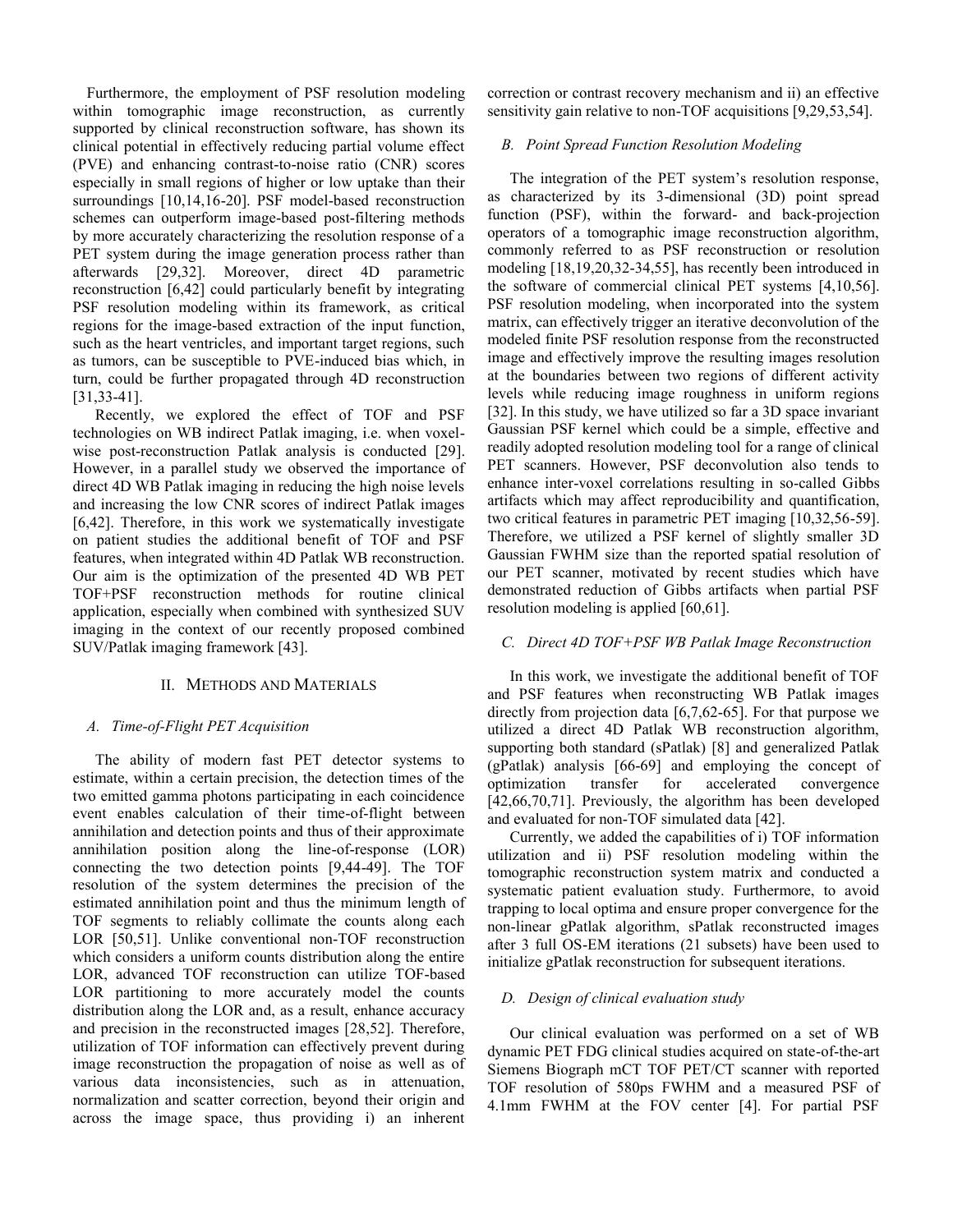resolution recovery, we applied a slightly smaller Gaussian kernel of 4.0mm FWHM within the 4D reconstruction [60,61].

The clinical studies have been acquired over a 60-78min post injection window [43], which is similar with the standard scan window of conventional standard-of-care static SUV WB PET scans to facilitate its clinical feasibility and adoption. Since the initial 1h post-injection data of the input function cannot be acquired with such a protocol, the missing section of the individual patients input functions have been derived by properly scaling a previously calculated population-based complete input function from a set of 11 patient studies [72,73]. The scaling has been applied such that the late measurements of each individual input function matched on average the corresponding late section of the population-based model. The modeled input function had been initially crossvalidated with the leave-one-out method [73].

The protocol has been streamlined for clinical feasibility and, thus involved 4 WB unidirectional (cranio-caudal) passes, each equal in time duration and consisting of 6 beds with constant bed frames of 45sec, as previously optimized for non-TOF case [1]. For comparative evaluation purposes, the non-TOF raw clinical data have been produced from the corresponding TOF data after summing up all 13 TOF bins of the mCT raw projection data. In future, we are planning to also evaluate shorter bed frames, i.e. of 30sec duration, to allow for 6 WB passes within the same total scan time window and, thus exploit the effective PET sensitivity gain of 580ps TOF resolution compared to non-TOF acquisitions [4,10].



**Fig. 1**: (First 2 rows): WB dynamic acquisition, involving *m* WB passes, each consisting of equal bed frames of *d* sec. The recommended values for the *m* and *d* parameters are provided for both non-TOF and TOF cases at the table located at the bottom right of the figure. (Bottom row): Production of 4D (s/g)Patlak TOF+PSF WB images using a previously proposed populationbased input function method, after validating it with a leave-one-out crossvalidation method on a set of eleven patient studies, all acquired at Johns Hopkins PET center [73].

The single-frame, i.e. static, WB SUV images for each patient have been synthesized after adding all decay-corrected raw projection data acquired frames at each bed position. The resulting sinograms can then be reconstructed with proper normalization to generate the equivalent SUV image. Alternatively, the SUV image could be estimated with a more straightforward post-reconstruction method. In particular, all individual data frames of each bed could first be reconstructed independently using the commercial scanner software, followed by simple summation of the resulting dynamic image frames at each bed position. The final WB image can then be easily constructed from the individual bed position images. Our preliminary clinical evaluation study on a pilot set of 5 patients has found negligible differences between the two methods for the level of count statistics observed with our proposed protocol on the TOF Biograph mCT clinical scanner [1,4,73].

#### III. RESULTS AND DISCUSSION

Our quantitative evaluation was conducted on a set of liver and thorax regions, as drawn from synthesized SUV clinical PET images after adding all 4 WB passes at the projection data level and then reconstructing (Fig. 2) [43]. The count statistics are equivalent to 3min per bed (addition of 4 frames, each of 45sec) and thus may be considered sufficient for a satisfactory accuracy in the ROIs delineation, as illustrated in Fig. 2.



**Fig. 2**. Regions in the liver and thorax evaluated in this study, as drawn from synthesized SUV images after adding all 4 WB passes data acquired between 60-78min [7].

The WB parametric images of tracer influx rate constant  $K_i$ , also known as Patlak slope, in Fig. 3 indicate a 15-30% targetto-background (TBR) and CNR enhancement in all evaluated regions and for both Patlak graphical analysis methods, compared to non-TOF and non-PSF case, when only TOF feature is enabled. An additional 5-10% improvement was observed, relative to the same class of data, when TOF feature was combined with PSF reconstruction (TOF+PSF). It should also be noted that PSF feature alone did reduce noise for the same attained contrast levels, regardless of the availability of TOF information.

Our results reproduce the same performance trend as previously observed on static PET data [12,14,74], as well as post-reconstruction Patlak *Ki* analysis [29]. Moreover, TOF+PSF Patlak *Ki* images consistently demonstrated higher lesion TBR contrast and CNR scores than that of TOF+PSF SUV images, thus confirming previous findings for non-TOF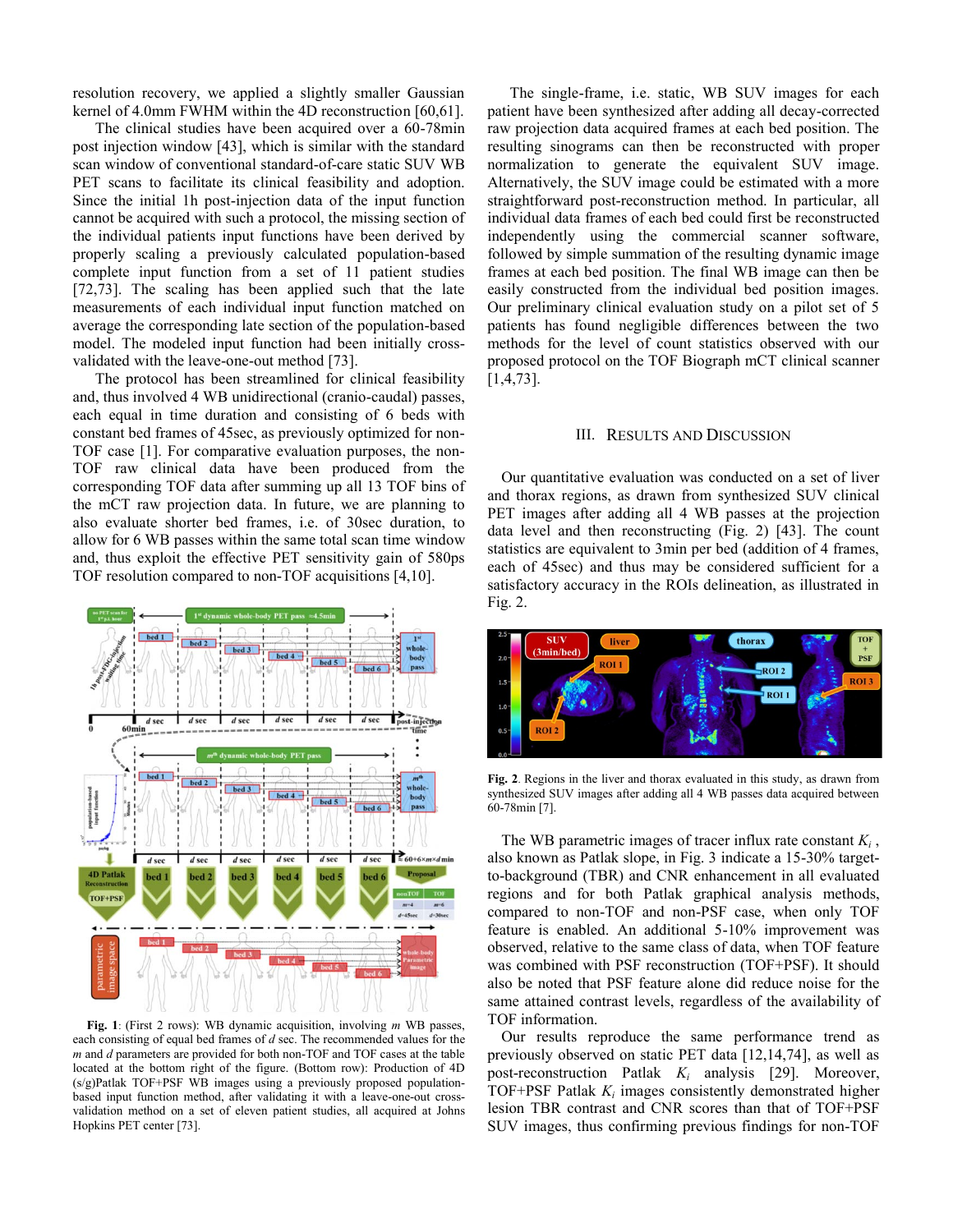$+$  non-PSF comparisons between  $K_i$  and SUV PET images [1,2,65]. This observation suggests the additional benefit of enriching established SUV imaging with complementary parametric information through combined SUV/Patlak clinically adoptable imaging protocols [43].

with our previous findings for indirect application of the respective WB Patlak analysis methods [64,65]. We attribute the superior TBR and CNR performance of gPatlak to its ability to better account for potential tracer uptake reversibility with respect to standard linear Patlak model [8].



**Fig. 3**. *Ki* sPatlak (a1-a3) and gPatlak (b1-b3) patient WB images employing various combinations of TOF and PSF features. TBR and CNR plots for target *Ki* ROIs in liver (c1, c2) and thorax (c3, c4). Both 4D (s/g)Patlak methods (sPK & gPK) are evaluated. The direct 4D gPatlak (gPK) reconstruction algorithm has been initialized with the respective sPatlak (sPK) image estimates of the 3<sup>rd</sup> OS-EM iteration, thus the results are identical for the first 3 OS-EM iterations.

Furthermore, in Fig. 4 TOF+PSF direct 4D Patlak reconstruction achieved higher TBR and CNR scores in the evaluated lesion ROIs than  $TOF + post-reconstruction$ smoothing for the same space-invariant FWHM Gaussian kernel size. This observation suggests that PSF reconstruction alone does improve the trade-off between resolution and noise in the Patlak  $K_i$  images and therefore its preference over simple post-smoothing can be justified for direct 4D WB Patlak *Ki* imaging, in addition to previous similar findings for indirect  $K_i$  [29] as well as static SUV PET images [16-20].

Finally, the generalized 4D Patlak (gPK) TBR and CNR curves were systematically converging to a relatively higher score than respective standard 4D Patlak (sPK) curves in both fig. 3 and 4, thus reproducing the same performance trend



**Fig. 4**. Transaxial (a1-a3) and coronal (b1-b3)  $K_i$  images for TOF w. & w/o PSF modeling as well as TOF+post-smoothing. Respective TBR (c1) and CNR (c2) plots for a target  $K_i$  ROI in thorax. Both 4D (s/g)Patlak methods are evaluated. The direct 4D gPatlak (gPK) reconstruction algorithm has been initialized with the respective sPatlak (sPK) image estimates of the  $3<sup>rd</sup>$  OS-EM iteration, thus the results are identical for the first 3 OS-EM iterations.

We should note here that gPatlak 4D reconstruction was initialized for the first 3 OS-EM iterations with linear sPatlak reconstruction estimates to ensure global optimal EM convergence by avoiding the possibility of trapping to any local optima, due to the non-linearity of the gPatlak objective function [42]. Since our proposed SUV/Patlak combined imaging protocol is restricted to late time-windows for clinical adoptability, the potential bias in the Patlak  $K_i$  estimates, due to lack of early tracer kinetics data [75], may be sufficiently compensated through a robust 4D reconstruction of gPatlak analysis, further supported by TOF+PSF features utilization.

#### IV. CONCLUSIONS

Our patient results consistently demonstrated the additional clinical benefits in TBR and CNR performance when direct 4D WB (s/g)Patlak reconstruction utilizes the current TOF and PSF reconstruction capabilities of modern commercial PET/CT scanners to further enhance lesion detectability and quantification imaging tasks. In addition, we have shown the clinical feasibility of direct 4D WB Patlak imaging as well as it clinical potential when combined, as a complementary feature, with routinely established SUV imaging within a unified SUV/Patlak WB imaging framework. Finally, we note the superior TBR and CNR performance of gPatlak analysis on clinical data, when supported by efficient 4D reconstruction as well as TOF+PSF features to limit noise and error propagation in the final image estimates.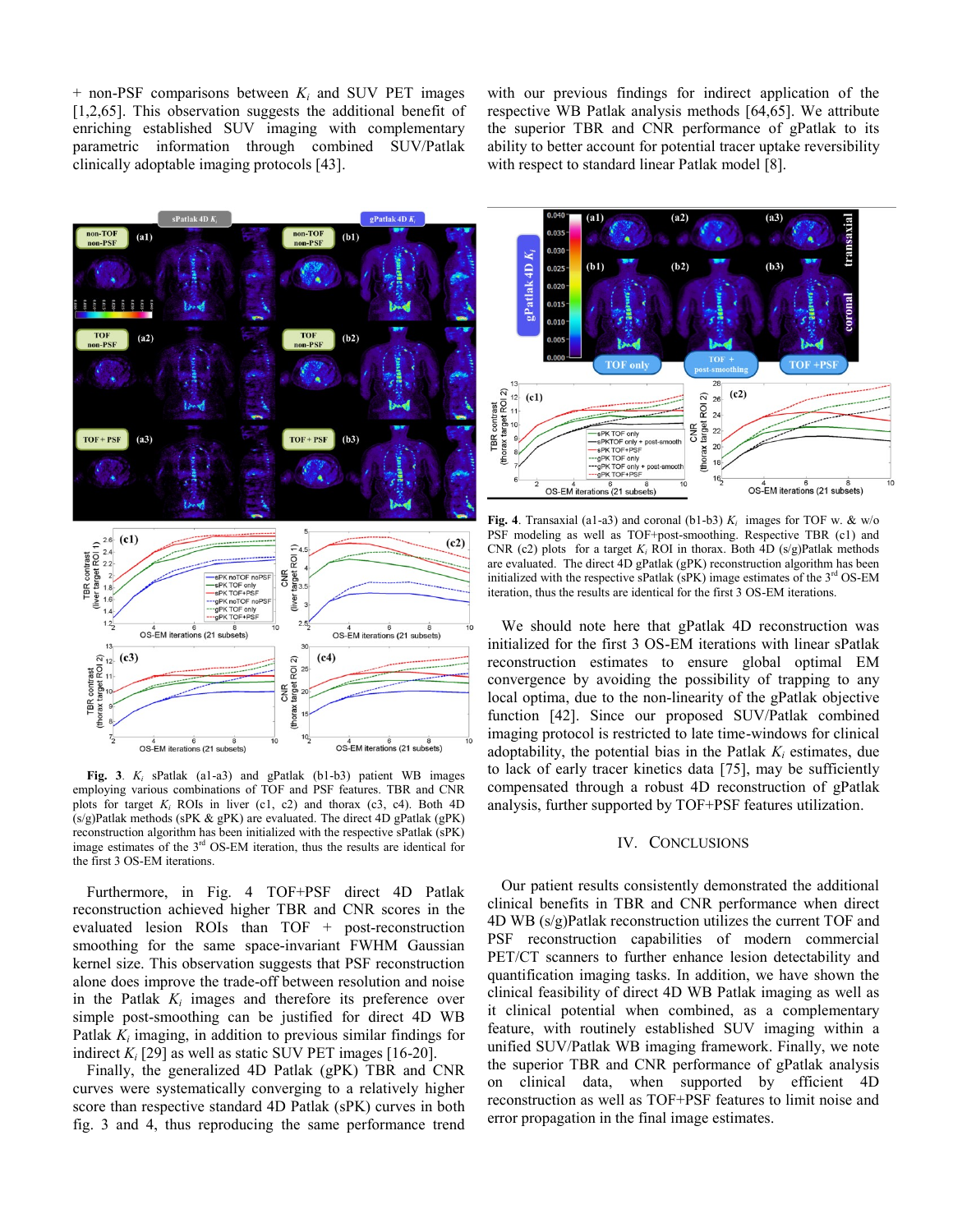### V. ACKNOWLEDGMENTS

The authors would like to gratefully acknowledge support by Siemens Medical Solutions and the Swiss National Science Foundation under Grant SNSF 31003A-149957.

### **REFERENCES**

- [1] N. A. Karakatsanis, M. A. Lodge, A. K. Tahari, Y. Zhou, R. L. Wahl and A. Rahmim, "Dynamic whole-body PET parametric imaging: I. Concept, acquisition protocol optimization and clinical application," Phys. Med. Biol., 58(20), p. 7391-7418, 2013
- [2] N. A. Karakatsanis, M. A. Lodge, Y. Zhou, R. L. Wahl and A. Rahmim, "Dynamic whole-body PET parametric imaging: II. Task-oriented statistical estimation," Phys. Med. Biol., 58(20), p. 7419-7445, 2013
- R. Boellaard, A. van Lingen, and A. A. Lammertsma, "Experimental and clinical evaluation of iterative reconstruction (OSEM) in dynamic PET: quantitative characteristics and effects on kinetic modeling," J Nucl Med, 42(5), p. 808-817, 2001
- [4] B. W. Jakoby, Y. Bercier, M. Conti, M. E. Casey, B. Bendriem and D. W. Townsend, "Physical and clinical performance of the mCT time-offlight PET/CT scanner," Phys Med Biol, 56(8), p. 2375-2389, 2011
- [5] V. Y. Panin, A M Smith, J Hu, F. Kehren and M. E. Casey, "Continuous bed motion on clinical scanner: design, data correction, and reconstruction," Phys Med Biol, 59(20), p. 6153-6174, 2014
- [6] N. A. Karakatsanis, M. A. Lodge, R. L. Wahl and A. Rahmim, "Direct 4D whole-body PET/CT parametric image reconstruction: concept and comparison vs. indirect parametric imaging," J Nucl Med, 54 (Supplement 2), p. 2133-2133, 2013
- W. Zhu, Q. Li, and R. M. Leahy, "Dual-time-point Patlak estimation from list mode PET data," IEEE Int Symp Biom Imag (ISBI), p. 486- 489, 2012
- [8] C. S. Patlak, R. G. Blasberg, and J. D. Fenstermacher, "Graphical evaluation of blood-to-brain transfer constants from multiple-time uptake data," J. Cereb. Blood Flow Metab., 3(1), p. 1-7, 1983
- [9] J. S. Karp, S. Surti, M. E. Daube-Witherspoon and G. Muehllehner, "Benefit of time-of-flight in PET: experimental and clinical results," J Nucl Med, 49(3), p. 462-470, 2008
- [10] V. Y. Panin, F. Kehren, C. Michel and M. Casey, "Fully 3-D PET reconstruction with system matrix derived from point source measurements, IEEE Trans Med Imag, 25(7), p. 907-921, 2006
- [11] S. Surti, and J. S. Karp, "Experimental evaluation of a simple lesion detection task with time-of-flight PET," Phys Med Biol, 54(2), p. 373- 384, 2009
- [12] D. J. Kadrmas, M. E. Casey, M. Conti, B. W. Jakoby, C. Lois, and D. W. Townsend, "Impact of time-of-flight on PET tumor detection," J Nucl Med, 50(8), p. 1315-1323, 2009
- [13] C. Lois, B. W. Jakoby, M. J. Long, K. F. Hubner, D. W. Barker, M. E. Casey, M. Conti, V. Y. Panin, D. J. Kadrmas, and D. W. Townsend, "An assessment of the impact of incorporating time-of-flight information into clinical PET/CT imaging," J Nucl Med, 51(2), p. 237-245, 2010
- [14] J. Schaefferkoetter, M. Casey, D. Townsend, and G. El Fakhri, "Clinical impact of time-of-flight and point response modeling in PET reconstructions: a lesion detection study," Phys Med Biol, 58(5), p. 1465-1478, 2013
- [15] S. Surti, "Update on time-of-flight PET imaging," J Nucl Med, 56(1), p. 98-105, 2015
- [16] F. C. Sureau, A. J. Reader, C. Comtat, C. Leroy, M. J. Ribeiro, I. Buvat, and R. Trébossen, "Impact of image-space resolution modeling for studies with the high-resolution research tomograph," J Nucl Med, 49(6), p. 1000-1008, 2008
- [17] A. Varrone, N. Sjöholm, L. Eriksson, B. Gulyás, C. Halldin, and L. Farde, L, "Advancement in PET quantification using 3D-OP-OSEM point spread function reconstruction with the HRRT," Eur J Nucl Med Mol Imag, 36(10), p. 1639-1650, 2009
- [18] A. M. Alessio, C. W. Stearns, S. Tong, S. G. Ross, S. Kohlmyer, A. Ganin, and P. E. Kinahan, "Application and evaluation of a measured spatially variant system model for PET image reconstruction, " IEEE Trans Med Imag, 29(3) p. 938-949, 2010
- [19] S. Tong, A. M. Alessio, and P. E. Kinahan, "Noise and signal properties in PSF-based fully 3D PET image reconstruction: an experimental evaluation," Phys Med Biol, 55(5), p. 1453-1473, 2010
- [20] E. Rapisarda, V. Bettinardi, K. Thielemans, and M. C. Gilardi, "Imagebased point spread function implementation in a fully 3D OSEM reconstruction algorithm for PET," Phys Med Biol, 55(14), p. 4131- 4151, 2010
- [21] W. W. Moses, and S. E. Derenzo, S. E. "Prospects for time-of-flight PET using LSO scintillator," IEEE Trans Nucl Sc, 46(3), p. 474-478, 1999
- [22] D. R. Schaart, S. Seifert, R. Vinke, H. T. van Dam, P. Dendooven, H. Löhner, and F. J. Beekman, "LaBr3: Ce and SiPMs for time-of-flight PET: achieving 100 ps coincidence resolving time," Phys Med Biol, 55(7), p. N179-N189, 2010
- [23] S. Seifert, H. T. van Dam, J. Huizenga, R. Vinke, P. Dendooven, H. Löhner and D. R. Schaart, D. R., "Monolithic LaBr3: Ce crystals on silicon photomultiplier arrays for time-of-flight positron emission tomography," Phys Med Biol, 57(8), p. 2219-2233, 2012
- [24] H. T. Van Dam, G. Borghi, S. Seifert, and D. R. Schaart, "Sub-200 ps CRT in monolithic scintillator PET detectors using digital SiPM arrays and maximum likelihood interaction time estimation," Phys Med Biol, 58(10), p. 3243-3257, 2013
- [25] M. M. Ter-Pogossian, and M. Michel, "Special characteristics and potential for dynamic function studies with PET," Sem Nucl Med, 11(1), p. 13-23, 1981
- [26] N. A. Mullani, J. Gaeta, K. Yerian, W-H. Wong, R. K. Hartz, E. A. Philippe, D. Bristow, and K. L. Gould, "Dynamic imaging with high resolution time-of-flight PET camera-TOFPET I," IEEE Trans Nucl Sci, 31(1), p. 609-613, 1984
- [27] W. Wang, Z. Hu, E. E. Gualtieri, M. J. Parma, E. S. Walsh, D. Sebok, Y. L. Hsieh, C. H. Tung, X. Song, J. J. Griesmer, J. A. Kolthammer, L. M. Popescu, M. Werner, J. S. Karp and D. Gagnon, "Systematic and distributed time-of-flight list mode PET reconstruction," IEEE Nucl Sc Symp Med Imag Conf (NSS/MIC), p. 1715-1722, 2006
- [28] M. Conti, "State of the art and challenges of time-of-flight PET," Physica Medica, 25(1), p. 1-11, 2009
- [29] N. A. Karakatsanis, M. A. Lodge, A. Rahmim, and H. Zaidi, "Introducing Time-of-Flight and Resolution Recovery Image Reconstruction to Clinical Whole-body PET Parametric Imaging," IEEE Nucl Sc Symp Med Imag Conf (NSS/MIC), 2014
- [30] F. A. Kotasidis, C. Tsoumpas, and A. Rahmim, "Advanced kinetic modelling strategies: towards adoption in clinical PET imaging," Clin Trans Imag, 2(3), p. 219-237, 2014
- [31] F. Kotasidis, J. C. Matthews, G. Angelis, P. J. Markiewicz, W. R. Lionheart and A. J. Reader, "Impact of erroneous kinetic model formulation in Direct 4D image reconstruction," IEEE Nucl Sc Symp Med Imag Conf (NSS/MIC), p. 2366-2367, 2011
- [32] A. Rahmim, J. Qi, and V. Sossi, "Resolution modeling in PET imaging: theory, practice, benefits, and pitfalls," Med Phys, 40(6), 064301, 2013
- [33] G. Brix, J. Doll, M. E. Bellemann, H. Trojan, U. Haberkorn, P. Schmidlin, and H. Ostertag, H, "Use of scanner characteristics in iterative image reconstruction for high-resolution positron emission tomography studies of small animals," Eur J Nucl Med Mol Imag, 24(7), p. 779-786, 1997
- [34] A. J. Reader, P. J. Julyan, H. Williams, D. L. Hastings, and J. Zweit, J. "EM algorithm system modeling by image-space techniques for PET reconstruction," IEEE Trans Nucl Sc, 50(5), p. 1392-1397, 2003
- [35] B-K. Teo, Y. Seo, S. L. Bacharach, J. A. Carrasquillo, S. K. Libutti, H. Shukla, B. H. Hasegawa, R. A. Hawkins, and B. L. Franc, "Partialvolume correction in PET: validation of an iterative postreconstruction method with phantom and patient data," J Nucl Med, 48(5), p. 802-810, 2007
- [36] O. Rousset, A. Rahmim, A. Alavi, and H. Zaidi, "Partial volume correction strategies in PET," PET clinics, 2(2), p. 235-249, 2007
- [37] M. Soret, S. L. Bacharach, and I. Buvat, "Partial-volume effect in PET tumor imaging," J Nucl Med, 48(6), p. 932-945, 2007
- [38] J. E. Mourik, M. Lubberink, U. M. Klumpers, E. F. Comans, A. A. Lammertsma, and R. Boellaard "Partial volume corrected image derived input functions for dynamic PET brain studies: methodology and validation for [11C] flumazenil," Neuroimage, 39(3), p. 1041-1050, 2008
- [39] P. Zanotti-Fregonara, E. M. Fadaili, R. Maroy, C. Comtat, A. Souloumiac, S. Jan, M-J. Ribeiro, V. Gaura, A. Bar-Hen, and R. Trébossen, "Comparison of eight methods for the estimation of the image-derived input function in dynamic 18F-FDG PET human brain studies," J Cer Blood Flow Metab 29(11), p. 1825-1835, 2009